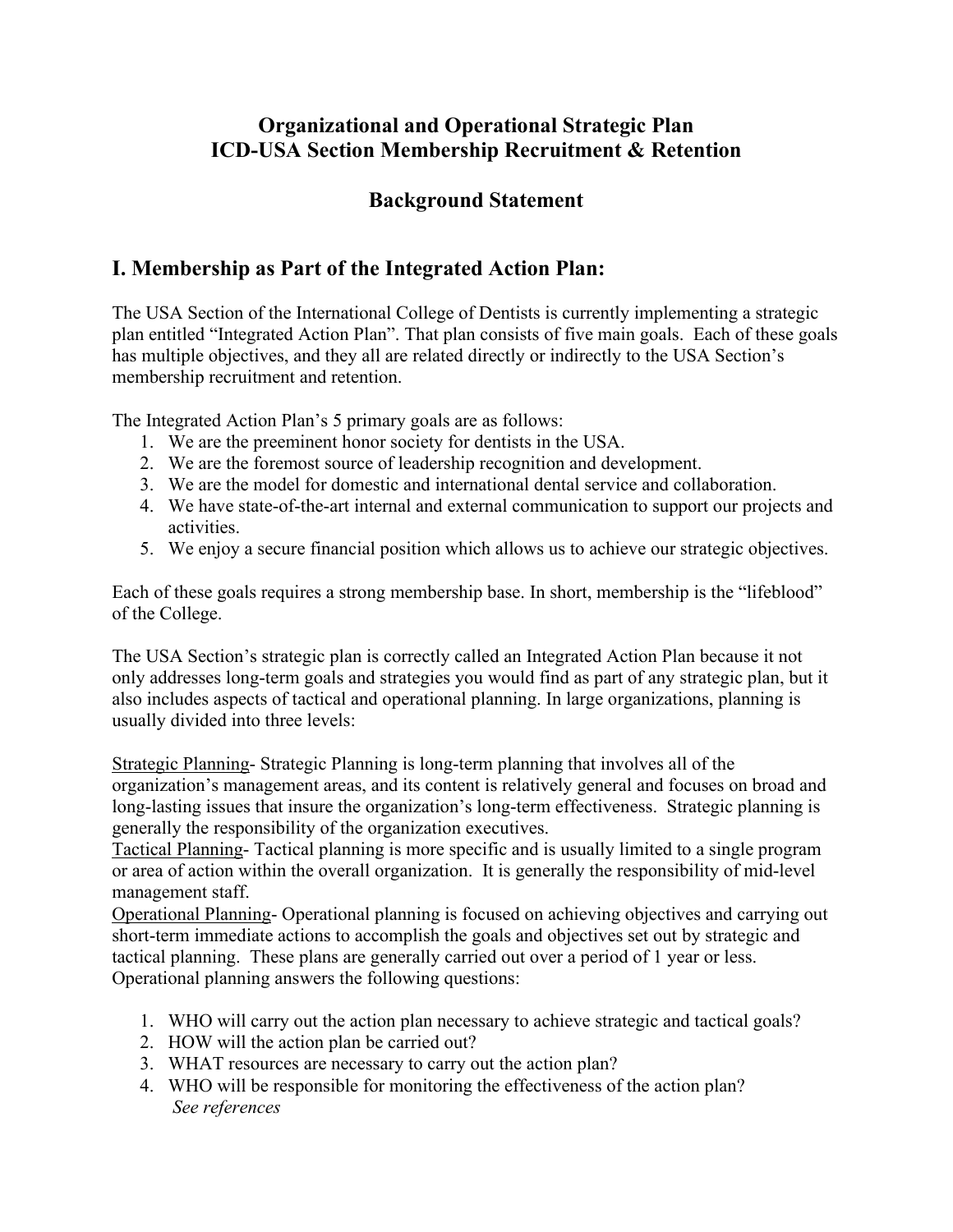The ICD-USA Section's Integrated Action Plan contains aspects of strategic, tactical, and operational planning. The plan is organized into the following areas:

- Goals
- Objectives
- Action
- Responsible party for the action
- Resources
- Systems necessary to accomplish the action
- Beginning and ending time period for the action to be completed
- Who is responsible for monitoring the progress of these actions

*Those objectives within the Integrated Action Plan which specifically relate to membership are as follows:*

### **Goal 1: We are the preeminent honor society for dentists.**

Objective A: Re-establish a Standing Membership Committee

1.A.1: The Executive Committee will make recommendations to the Board to reestablish Membership as a standing Committee: This objective was completed at the 2016 Spring Board of Regents Meeting. The Bylaws were amended accordingly. The membership Committee then developed the committee's duties. Those duties are found in the ICD USA Standing Rules and are divided into those related to membership recruitment and those related to membership retention.. **This objective is complete**.

1.A.2: Compile good data. This objective is still ongoing. Our current membership database allows some correlation of data as a tool for making decisions relative to retention and recruitment: however, a new membership database software system is needed which would improve this process. T**his objective requires further action.**

1.A.3: Develop a database that will support the membership queries. This dovetails into item 1.A.2, and the same comments apply. **This objective requires further action.**

1.A.4: Review current and future surveys focusing on membership. There is not currently a survey focusing on membership: however, we have developed an exit survey for those members who have elected to drop their membership. **This objective requires further action.**

1.A.5: Develop an integral and incremental dues payment option. This has already been done and can be accomplished under current operating systems. **This objective is complete.**

1.A.6: Review the current membership category formulas. This was the first task that the Membership Committee undertook after it was given Standing Committee status. The Committee formulated an amendment to the current Bylaws, creating a non-dues category, which is entitled "Life Emeritus Status," and allows for Fellows age 86 and older to apply for a nondues status. This provided a pathway for Fellows to move from full dues (Active Fellowship status) to partial dues (Life Fellowship) to no dues (Emeritus Life Fellowship). That amended was approved by the BOR at its Fall 2017 meeting. **This objective is complete.**

1.A.7: Review the current Fellow nomination process. The membership committee believes the current system of *processing* recruited candidates for Fellowship using the online CIF works well. On the other hand, there is a need for a strategy to develop a uniform system of *recruiting* qualified candidates for Fellowship. A systematic plan for improving membership retention is also needed. **This objective requires further action**.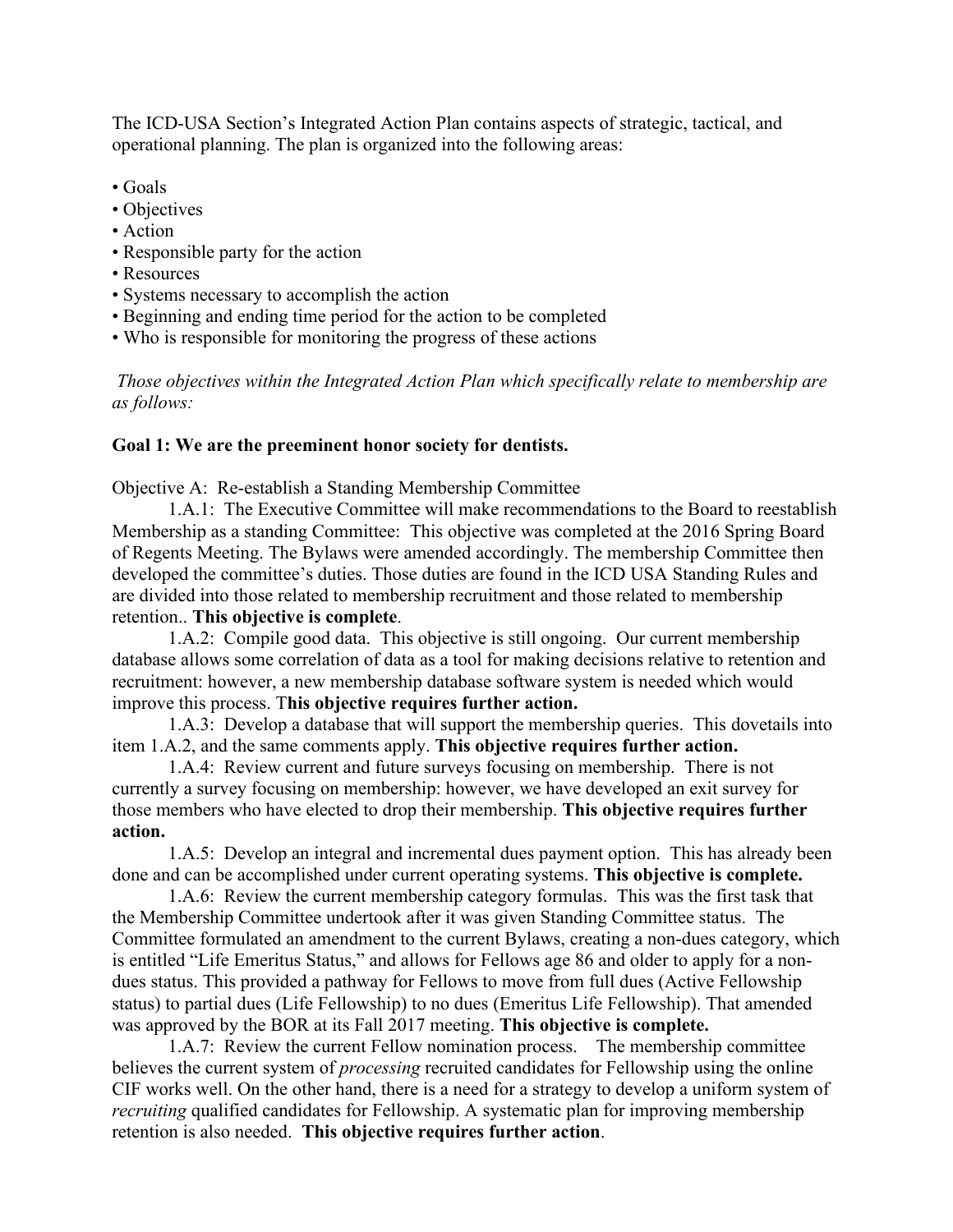1.A.8: Support diversity in membership. This is an ongoing objective for the College (and now for the newly formed Standing Membership Committee). A new membership database system would help us determine our diversity ratios and should aid us in paying closer attention to this important issue. **This objective requires further action.**

### **Goal 5: We enjoy a secure financial position which allows us to achieve our strategic objectives.**

Objective A: Increase net membership by 3% annually beginning with the 2017 class.

The current Integrated Action Plan calls for "champions, Deputy Regents, and the Deputy Registrar "to be responsible for implementing and monitoring this objective. The Membership Committee believes this goal also needs to be addressed as part of our committee's duties. [Note: This objective was not met at the 2017. The number of inductees in the Atlanta class did not offset those members lost to death and resignations.]

### **This objective requires further action**.

Objective B: Starting in 2017 have an induction class of 300-325 annually. Comments for Objective A apply here as well. [Note: The 2018 induction ceremony will be in Honolulu, Hawaii. Although this is a desirable destination, the cost of travel to Hawaii may prove a challenge to achieving this objective.] **This objective requires further action.**

## **II. How the Membership Committee can support the Integrated Action Plan**

*In order to support the College's Integral Action Plan (Strategic Plan), the USA Section Membership Committee is suggesting an organizational and operational strategy for the implementation of those goals that directly relate to membership improvement and retention.*  This plan is **organizational** because it develops a framework for recruitment and retention. It is **operational** because it addresses WHO is responsible for carrying out the actions necessary to achieve membership goals, HOW membership goals will be achieved, and WHAT resources are necessary to achieve those goals.

When developing **operational** strategies, there are several points to remember:

- Those that set the goals known as the Strategic Plan are not necessarily those individuals that carry out the implementation of the action necessary to achieve those goals. As relates to ICD-USA Membership, the Executive Committee, Registrars, and Board of Regents may set the Strategic Goals; however, the WHO responsible for achieving the goals are the Deputy Regents and Counselors.
- Good communication between those setting the goals and those responsible for implementing the action necessary to achieve those goals is critical.
- Operational planning should be evaluated yearly and adjusted if necessary to adapt to changing environmental factors, such as generational influences and meeting location influences.
- Sufficient data must be available for those WHO are responsible for the operational actions. This data must be analyzed and monitored routinely to measure the success of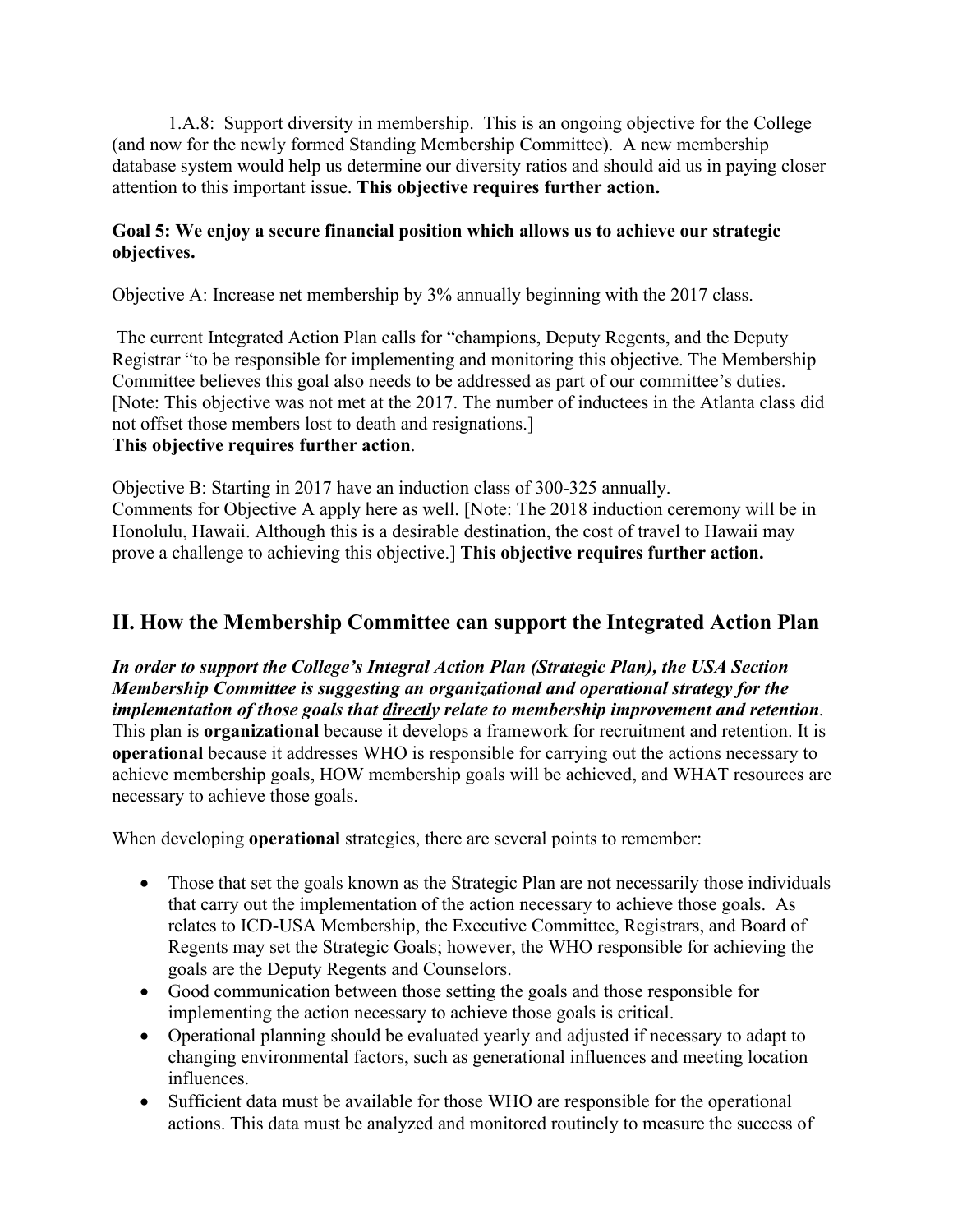the HOW being implemented in the operational strategy and to determine areas that require future action.

- In operational strategic planning, it is important that those WHO are responsible for implementing the action plan understand completely the overall strategy and are in agreement with those goals. Those who are responsible for membership retention and recruitment need to understand HOW and WHEN they are to go about their task, but they are not necessarily responsible for whether or not those actions are successful. If the implementation does not result in the desired result, then the action plan would need to be reviewed and adjusted. That adjustment would be the responsibility of planning at the Strategic level.
- As pertains to the ICD USA, some of the organizational and operational structure can be considered "STANDING PLANS" which are defined as plans that are used to provide guidance for implementing actions for tasks that are periodically repeated in an organization. An example of a standing plan is the time frame for recruitment of new Fellows each year.
- The Operational Strategies must reflect and adhere to the core values of the organization. In the case of the ICD, the stated ICD mission, vision, and core values are listed below:

Mission: The USA Section of the International College of Dentists, as part of the preeminent honor society for dentists in the world:

- Recognizes and promotes leadership excellence with an emphasis on service
- Provides service to our Fellows and respect for our peers
- Addresses oral health needs and education throughout the world, and
- Fosters an atmosphere of collaboration with those who share our values

Vision: To be the leading IRA Dental organization providing service worldwide

Core Values: Integrity, Leadership, and Service

As relates to membership recruitment and retention, our Operational Strategy must maintain these principals*. Specifically, we must recognize that in an attempt to recruit and retain members, our standards for Fellowship cannot be compromised.*

### **III. Conclusion**

Using this background information as a foundation, the Membership Committee proposes an Organizational and Operational Strategic Plan for Membership Recruitment and Retention. This plan would develop the following documents:

### **1. "An Organizational and Operational Plan for ICD-USA Membership Recruitment and Retention: Components of the Plan"**

This would be the *key document* and it would provide a comprehensive operational plan designed to support the recruiting and retention goals outlined in the ICD-USA's Integrated Action Plan. This plan will be structured around the following questions asked (and answered) when formulating an operational strategy: